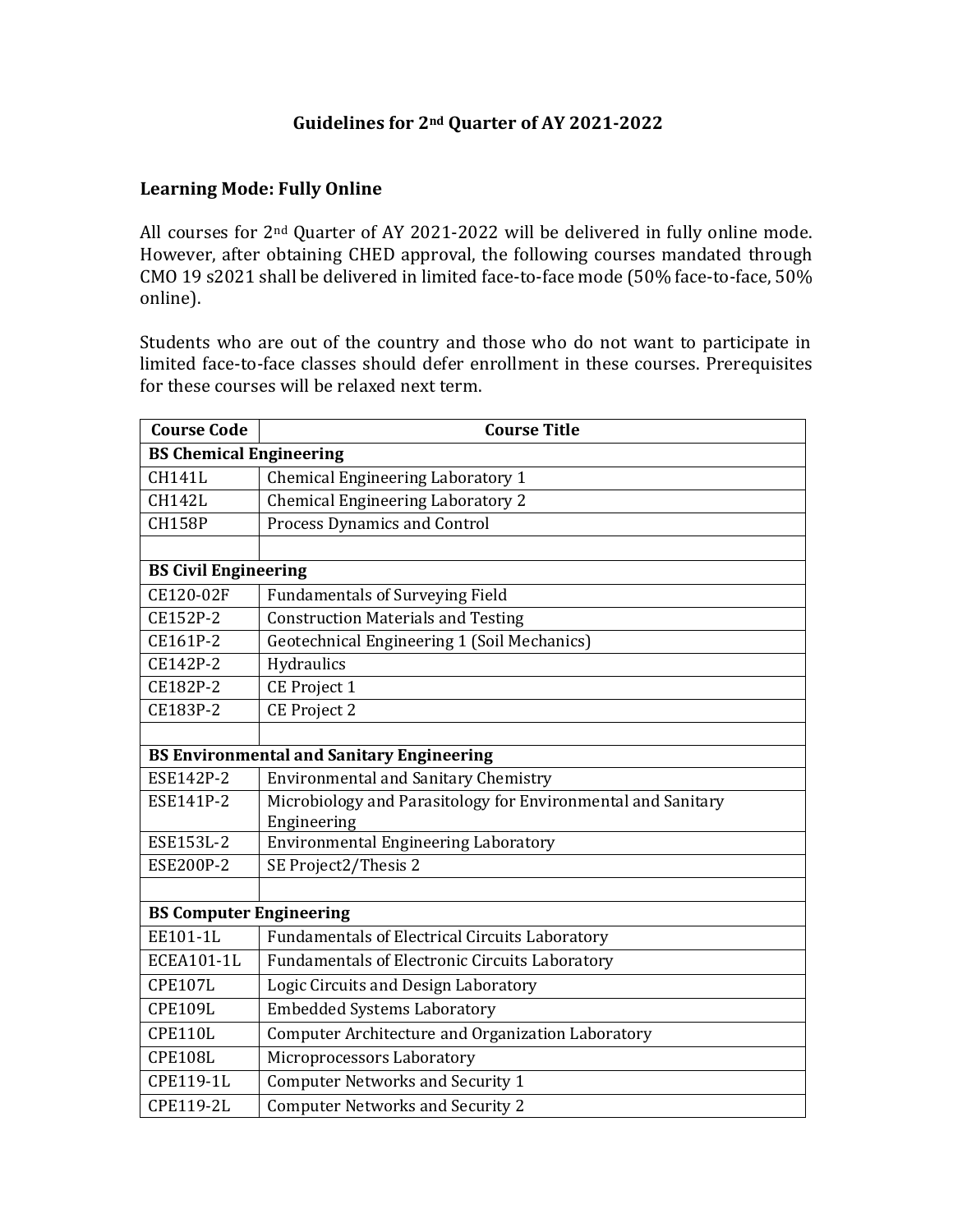| CPE122L                           | Digital Signal and Processing Laboratory                    |  |  |
|-----------------------------------|-------------------------------------------------------------|--|--|
| CPE120-2D                         | <b>CPE Practice and Design 2</b>                            |  |  |
| CPE120-3D                         | <b>CPE Practice and Design 3</b>                            |  |  |
| <b>CPE200-2L</b>                  | <b>CPE Thesis 2</b>                                         |  |  |
| CPE200-3L                         | <b>CPE Thesis 3</b>                                         |  |  |
| CPE113L                           | <b>Computer Engineering Drafting and Design</b>             |  |  |
| <b>CPE Electives</b>              |                                                             |  |  |
| <b>Embedded Track</b>             |                                                             |  |  |
| <b>CPE160P</b>                    | <b>Embedded System and Design</b>                           |  |  |
| <b>CPE161P</b>                    | Real-Time Embedded System                                   |  |  |
| <b>CPE162P</b>                    | Embedded System with IOT                                    |  |  |
|                                   |                                                             |  |  |
| <b>BS Electronics Engineering</b> |                                                             |  |  |
| <b>CIRCUITS</b>                   |                                                             |  |  |
| EE101-1L                          | <b>Electrical Circuits 1 Laboratory</b>                     |  |  |
| EEA102L                           | <b>Electrical Circuits 2 Laboratory</b>                     |  |  |
| <b>ELECTRONICS</b>                |                                                             |  |  |
| ECEA101L                          | <b>Electronics 1 Laboratory</b>                             |  |  |
| ECEA102L                          | <b>Electronics 2 Laboratory</b>                             |  |  |
| ECEA103L                          | <b>Electronics 3 Laboratory</b>                             |  |  |
| ECEA105L                          | Digital Electronics 2 Laboratory                            |  |  |
| <b>COMMUNICATIONS</b>             |                                                             |  |  |
| ECEA111L                          | Communications 1 Laboratory                                 |  |  |
| ECEA112L                          | Communications 2 Laboratory                                 |  |  |
| <b>ECEA113-1L</b>                 | Data Communications 1                                       |  |  |
| <b>ECEA113-2L</b>                 | Data Communications 2                                       |  |  |
| ECEA114L                          | Transmission Media and Antenna System and Design Laboratory |  |  |
| DESIGN 1 and 2                    |                                                             |  |  |
| <b>ECEA200-1L</b>                 | ECE Thesis 2/ Capstone Project 2                            |  |  |
| ECEA200-1L                        | ECE Thesis 3/ Capstone Project 3                            |  |  |
|                                   |                                                             |  |  |
| EEA107L                           | <b>BS Electrical Engineering</b>                            |  |  |
| EEA105L                           | <b>Electrical Apparatus and Devices Laboratory</b>          |  |  |
| EEA126L                           | <b>Electrical Machines 2 Laboratory</b>                     |  |  |
|                                   | <b>Instrumentation and Control Laboratory</b>               |  |  |
| EEA110-1L                         | Capstone Design Project                                     |  |  |
|                                   | Thesis 2                                                    |  |  |
| EEA110-1L                         | Thesis 3                                                    |  |  |
|                                   |                                                             |  |  |
| <b>BS Industrial Engineering</b>  |                                                             |  |  |
| <b>ME104L</b>                     | <b>Industrial and Manufacturing Processes Laboratory</b>    |  |  |
| <b>IE105P</b>                     | <b>CIM</b>                                                  |  |  |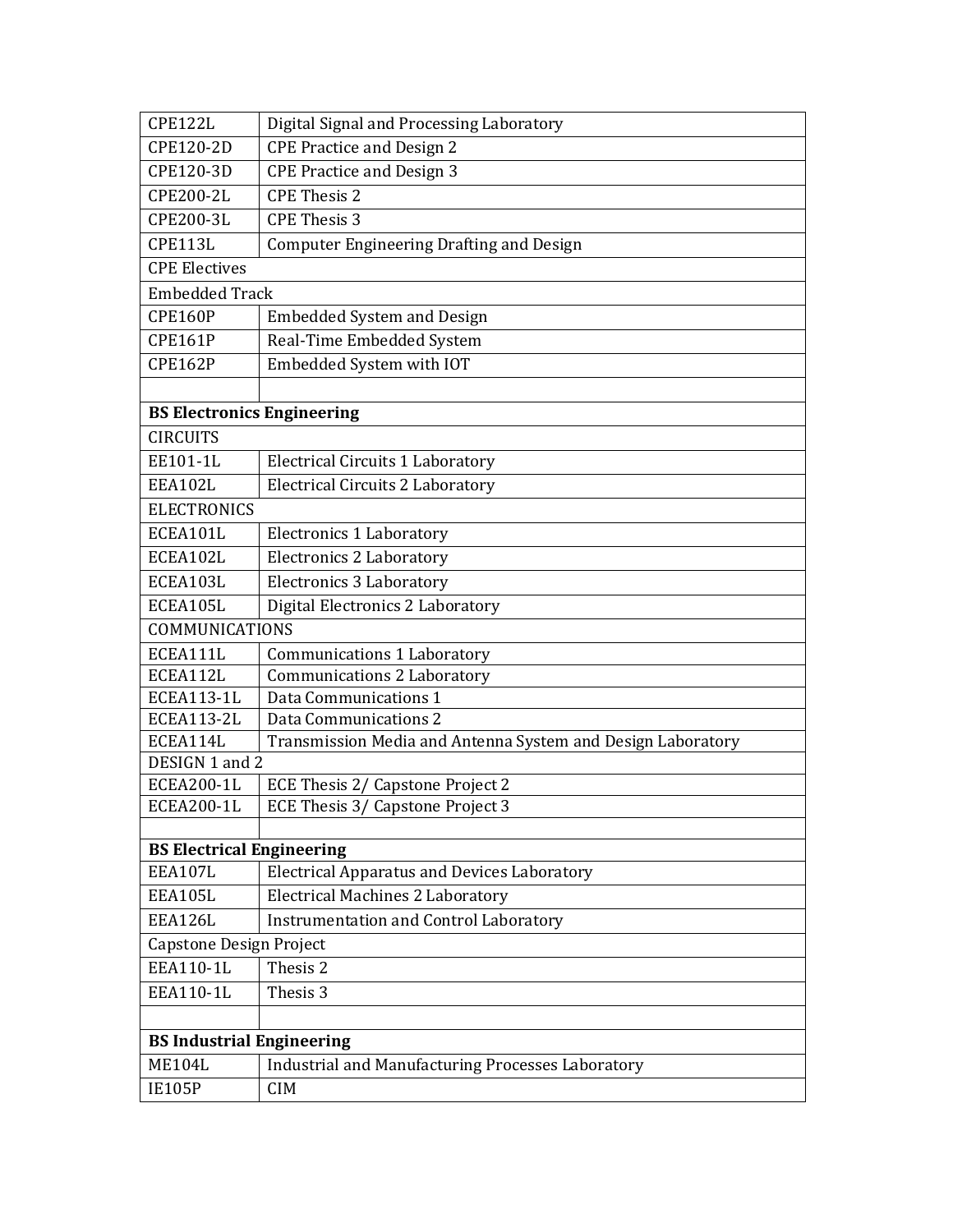| IE133-1P                         | <b>Work Study and Measurement</b>                                        |  |
|----------------------------------|--------------------------------------------------------------------------|--|
| <b>IE142P</b>                    | Ergonomics 1                                                             |  |
| <b>IE203L</b>                    | Thesis 1                                                                 |  |
| IE203L-1L                        | Thesis 2                                                                 |  |
| IE203L-2L                        | Thesis 3                                                                 |  |
|                                  |                                                                          |  |
| <b>BS Mechanical Engineering</b> |                                                                          |  |
| ME123L-2                         | Mechanical Processes 1: Workshop Theory & Practice                       |  |
| ME137L-2                         | Mechanical Processes 2: Machine Shop Theory and Practice                 |  |
| ME136P-2                         | Engineering Materials, Processes and Testing (Materials Engineering Lab) |  |
| ME152L-2                         | Mechanical Engineering Laboratory 3                                      |  |
| Capstone Design Project          |                                                                          |  |
| ME200L-2                         | Thesis 1                                                                 |  |
| ME201L-2                         | Thesis 2 – Final Defense                                                 |  |

# **Enrollment**

Online enrollment and academic advising for the 2nd Quarter of AY 2021-2022 are from November 2 to 6, 2021. The schedule is as follows:

| October 31, 2021 (12:00 NN) |                    | <b>SUNDAY</b>   | DEADLINE OF FINAL GRADE ENCODING<br>(FACULTY) |              |
|-----------------------------|--------------------|-----------------|-----------------------------------------------|--------------|
| November 1, 2021 (12:00 NN) |                    | MONDAY          | ONLINE VIEWING OF GRADES (STUDENTS)           |              |
| <b>ONLINE ENROLLMENT</b>    |                    |                 |                                               |              |
| November 2,<br>2021         | Starting 8:00 A.M. | <b>TUESDAY</b>  | <b>BATCH 2021</b>                             | ALL PROGRAMS |
| November 3,<br>2021         | Starting 8:00 A.M. | WEDNESDAY       | <b>BATCH 2020</b>                             | ALL PROGRAMS |
| November 4,<br>2021         | Starting 8:00 A.M. | <b>THURSDAY</b> | <b>BATCH 2019</b>                             | ALL PROGRAMS |
| November 5,<br>2021         | Starting 8:00 A.M. | <b>FRIDAY</b>   | <b>BATCH 2018</b>                             | ALL PROGRAMS |
| November 6,<br>2021         | Starting 8:00 A.M. | <b>SATURDAY</b> | <b>BATCH 2017 &amp;</b><br>prior              | ALL PROGRAMS |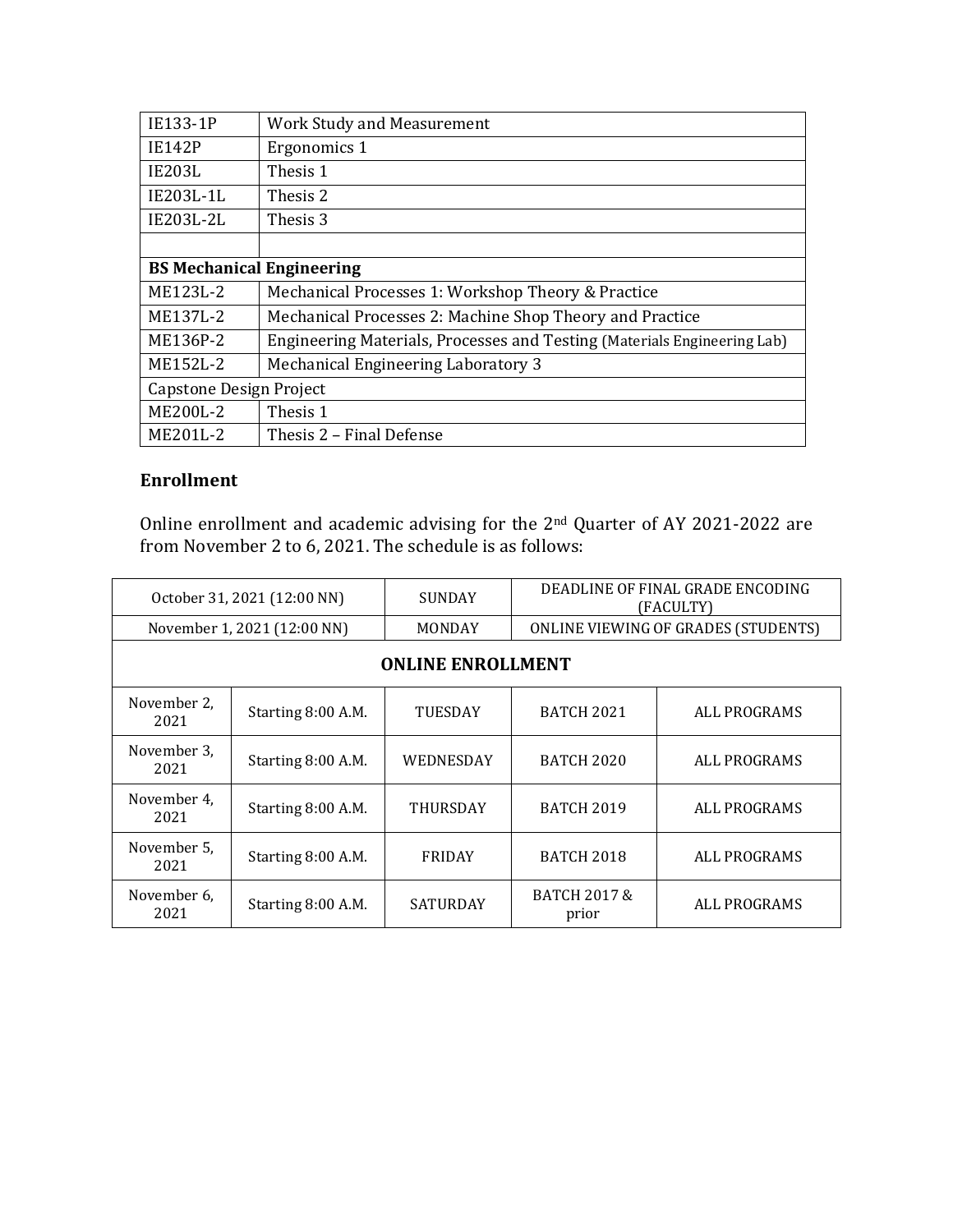| <b>ACADEMIC ADVISING/ENROLLMENT</b> |                           |         |                 |                                  |                 |
|-------------------------------------|---------------------------|---------|-----------------|----------------------------------|-----------------|
| November 2,<br>2021                 | $8:00$ A.M. $-12:00$ P.M. | $A - I$ | <b>TUESDAY</b>  | <b>BATCH 2021</b>                | ALL             |
|                                     | $1:00$ P.M. - 5:00 P.M.   | $I - Z$ |                 |                                  | PROGRAMS        |
| November 3,                         | $8:00$ A.M. - 12:00 P.M.  | $A - J$ | WEDNESDAY       | <b>BATCH 2020</b>                | ALL             |
| 2021                                | $1:00$ P.M. - 5:00 P.M.   | $K - Z$ |                 |                                  | PROGRAMS        |
| November 4,<br>2021                 | $8:00$ A.M. - 12:00 P.M.  | $A - J$ | <b>THURSDAY</b> | <b>BATCH 2019</b>                | ALL             |
|                                     | $1:00$ P.M. $-5:00$ P.M.  | $K - Z$ |                 |                                  | PROGRAMS        |
| November 5,<br>2021                 | $8:00$ A.M. $-12:00$ P.M. | $A - J$ | FRIDAY          | <b>BATCH 2018</b>                | ALL<br>PROGRAMS |
|                                     | $1:00$ P.M. $-5:00$ P.M.  | $K - Z$ |                 |                                  |                 |
| November 6,<br>2021                 | $8:00$ A.M. - 12:00 P.M.  | $A - I$ | <b>SATURDAY</b> | <b>BATCH 2017 &amp;</b><br>prior | ALL             |
|                                     | $1:00$ P.M. - 5:00 P.M.   | $I - Z$ |                 |                                  | PROGRAMS        |

#### **POINTERS:**

LAST DAY OF ENROLLMENT is on November 6, 2021.

SECTION CLEARING is on November 15, 2021, at 12:01 A.M. and daily thereafter

ALL SCHOLARSHIPS must be validated on or before November 19, 2021.

LAST DAY OF CONVERSION from installment to full payment mode is on November 20, 2021.

LOAD CLEARING is on November 21, 2021, at 12:01 A.M.

Enrollment schedule is on a per BATCH basis. Batch is defined as the ADMISSION YEAR of the student to Mapúa as a college student (e.g., Batch 2018 are students who enrolled as a college student in A.Y. 2018-2019 regardless of their student number.)

### **Implementation of Modular System**

Modular system will continue to be implemented in all courses for Batch 2018, 2019, 2020, and 2021. All students who passed at least one module in a course will be given one quarter to convert their IP grades into a grade of 3.00 for free through Completion Module in BB. Please contact your instructors.

Students who failed to convert modular grades of IP to a passing mark after one quarter will be enrolled in a Remedial Module. The released guidelines for Remedial Modules will continue to be implemented.

Students who obtained a modular grade of I, will be given one quarter to complete the module. If the completion grade is 5.00 or F, the students must repeat the whole course. If the completion grade is IP, the students will be given one quarter to convert the IP grade to a grade of 3.00 for free through Completion Module in BB. Students who failed to convert a modular grade of IP to a passing mark after one quarter will be enrolled in a Remedial Module.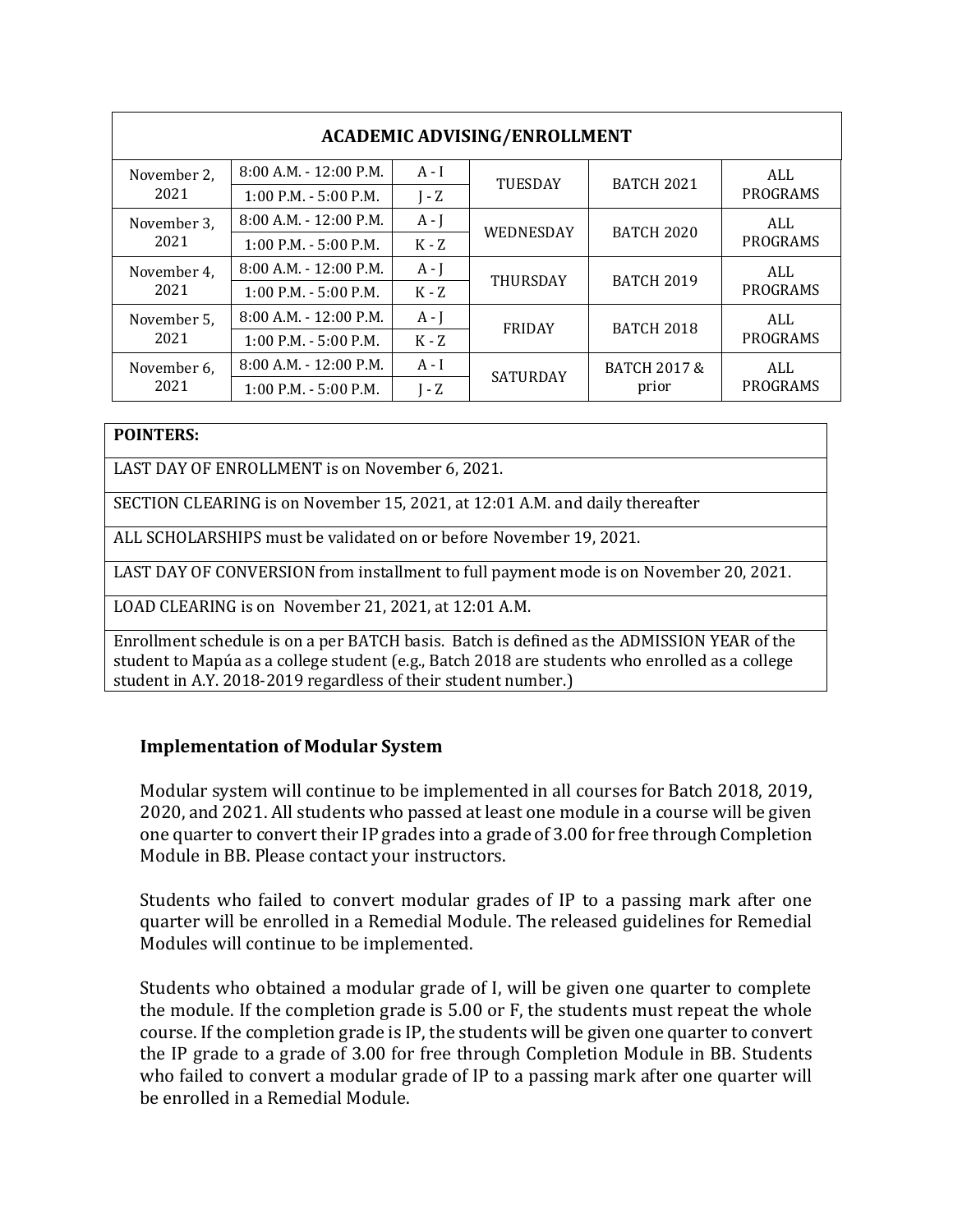### **Academic Scholarships**

The new policy on Academic Scholarships will be implemented to determine the academic scholars of the 2<sup>nd</sup> Quarter of AY 2021-2022.

### **Academic Integrity Policy**

It is the student's responsibility to refrain from infractions of academic integrity, from conduct that may lead to suspicion of such infractions, and from conduct that aids others in such infractions. Any of the following sanctions may be imposed to any student who is found guilty of committing online academic dishonesty:

- a. Failed mark in the course.
- b. Suspension for a period of less than one term, with or without community service.
- c. Suspension for a period of one term or more, with or without community service.
- d. Non-readmission to the University.
- e. Dismissal from the University.
- f. Expulsion.

The following are considered academic dishonesty:

- 1. Using another MyMapua email address to login to any platform (such as BlackBoard and Coursera) with or without permission.
- 2. Asking or hiring someone else to do their exams, homework, Coursera course, papers, projects, or other academic requirements.
- 3. Recording and saving copies of exam questions or answers, or answer keys for distribution.
- 4. Receiving copies of exam questions or answers, or answer keys to an exam from someone who has already taken it.
- 5. Plagiarizing or the unethical act of stealing the thoughts of another without proper citation or reference, acquiring information from the Internet without acknowledging the author, copying from another student's work without permission and submitting it as own work.
- 6. Massive, pre-meditated, organized online cheating using instant messaging/email during a quiz or exam.
- 7. Any form of dishonesty in peer-reviewed assignments/submissions (*e.g*., Coursera peer-graded submissions).
- 8. Engaging in any activities that will dishonestly improve results, or dishonestly improve or damage the results of others.
- 9. Any other form of dishonesty or cheating in any assessment or course requirement.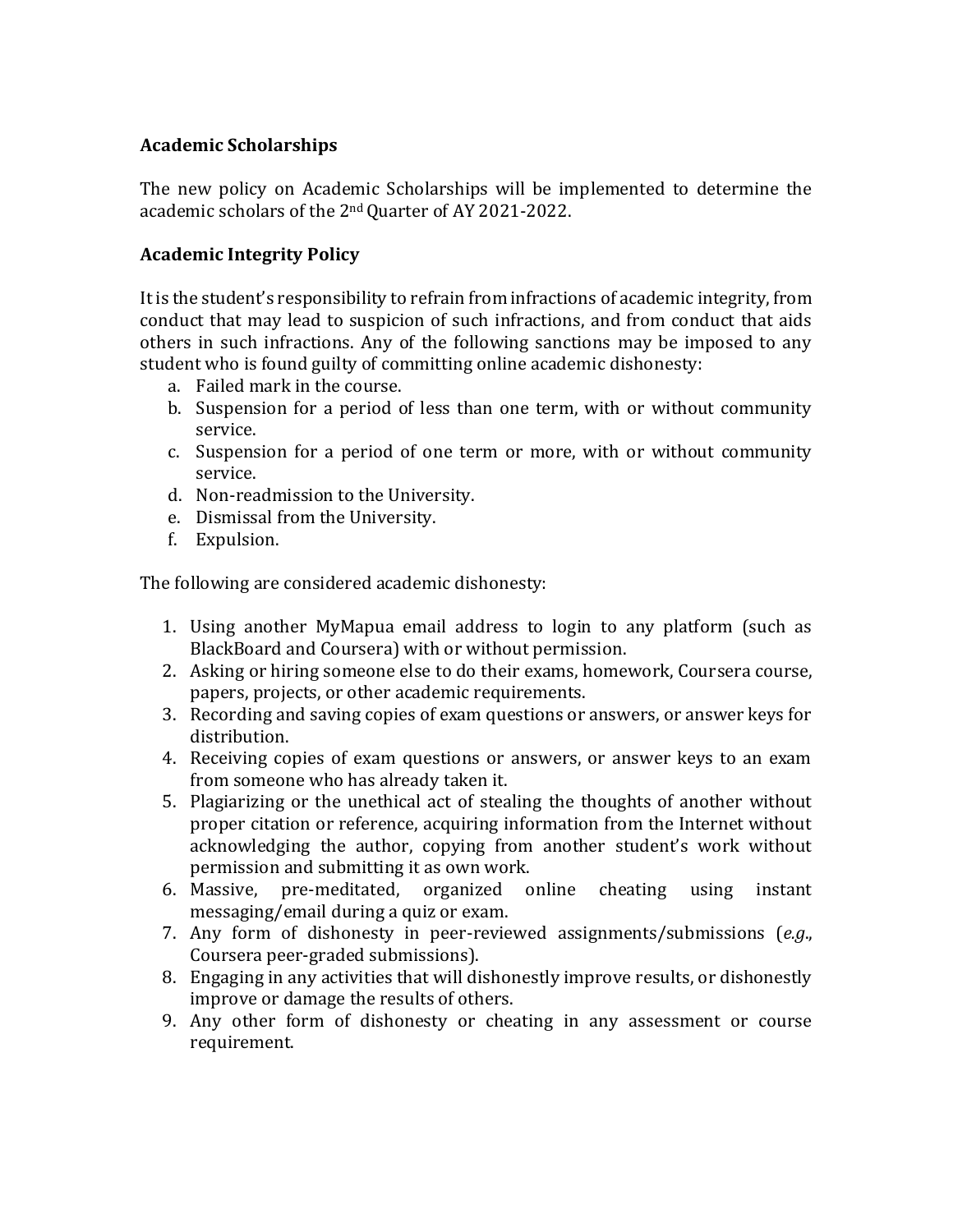## **Thesis**

When CHED approves the delivery of courses in limited face-to-face mode, conduct of thesis work in Engineering programs will be allowed in the campus. Engineering students who would like to do thesis work in campus must adhere to the following guidelines:

- 1. All laboratory rooms shall be occupied in accordance with the 1.5-m distance seating capacity.
- 2. There shall be a separate entrance and exit door in the laboratory room so that there will be a one-way traffic when entering and leaving the laboratory. Alcohol dispensers shall be provided for disinfection.
- 3. Students' entry to and exit from the laboratory room shall proceed one at a time. Foot markers along the hallways shall be provided for reference.
- 4. Before the start of the laboratory activity, the ILMO personnel shall open all doors and inspect the laboratory room if it is properly lit, adequately ventilated, and supplied with complete first aid kit and safety equipment.
- 5. All students, faculty members, and laboratory personnel must wear face masks, face shields, and other appropriate personal protective equipment (PPE) always while inside the laboratory room.
- 6. Submission of accomplished ILMO forms shall be done online to facilitate reservation of laboratory rooms and equipment and other requests. Only fully accomplished reservation forms shall be accommodated on a first-come, firstserved basis.
- 7. Only students with approved reservation shall be allowed to enter the laboratory room with the presence of the faculty member/laboratory personnel.
- 8. Each student's work area will be designated in the laboratory. Seats marked with "X" must not be occupied to ensure proper physical distancing.
- 9. Students are encouraged to stay in their assigned work area until their work is completed.
- 10. The students shall check the issued materials, such as chemicals, glassware, apparatus, and tools before the laboratory activity.
- 11. Washing of glassware shall be done by one person at a time to maintain physical distancing.
- 12.Students shall return all issued materials clean and in good working condition.
- 13. Processing and payment of breakages/losses shall be done online.
- 14. All equipment/tools shall be disinfected after each use.
- 15. General disinfection of laboratory rooms and hallways shall be done by CDMO personnel twice daily, at 12:00 NN and at the end of the last laboratory period.
- 16. Students shall be required to bring their safety kit like alcohol, tissue paper, *etc*. They will be required to disinfect their tables, seats, and things that are frequently used or held after every use or as often as needed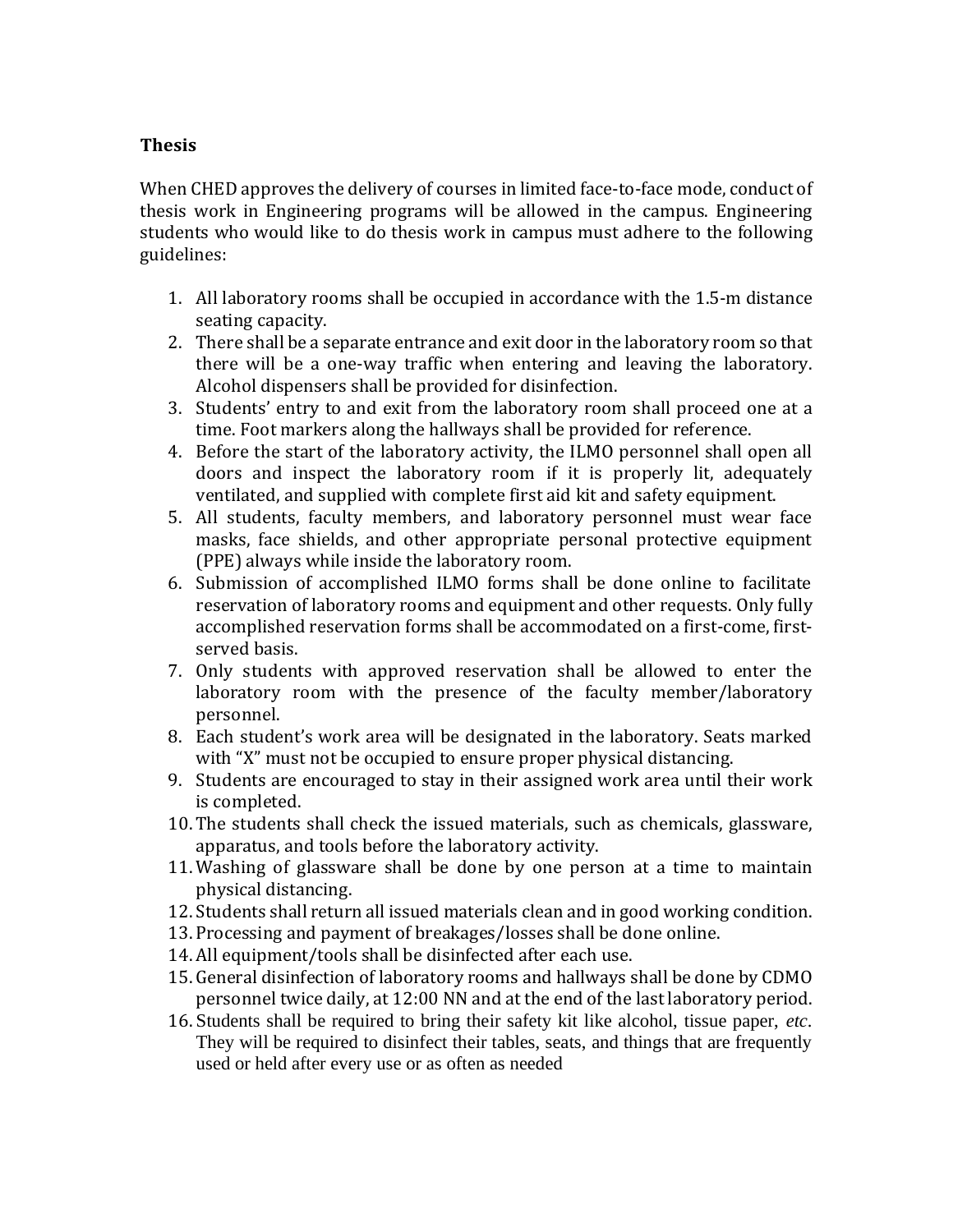Students in other programs are advised to request from their thesis advisers topics in the areas of computational research, data analysis, meta-analysis or correlation research, and similar endeavors.

All grades of "C" in Thesis can be converted to a passing mark in four (4) quarters.

# **Prerequisites**

No waiving of prerequisites will be allowed. Under the modular system, a student must pass all the modules in the prerequisite course before being allowed to take the advanced course. If in case the Dean or the Department Chair allows a graduating student to waive prerequisites, all the rules prior to 3rd Quarter of AY 2019-2020 on waiving of prerequisites will be applied.

## **Class Suspension**

All fully online classes and online activities are automatically suspended during regular and special holidays, and during class suspensions announced by the government. Class suspensions announced by the local government is only applicable in the affected campus. For example, if only the Manila local government announces suspension, then there will be classes in all programs in the Makati campus, and vice versa.

# **On-the-Job Training**

When CHED approves the conduct of limited face-to-face delivery, two separate guidelines will be issued by ICEP: one for face-to-face company immersion and another for virtual internship program.

Students enrolled in the following engineering programs shall adhere to the guidelines for face-to-face company immersion.

- 1. BS Chemical Engineering
- 2. BS Civil Engineering
- 3. BS Computer Engineering
- 4. BS Electrical Engineering
- 5. BS Electronics Engineering
- 6. BS Environmental and Sanitary Engineering
- 7. BS Industrial Engineering
- 8. BS Mechanical Engineering

Students enrolled in other programs other than those indicated above shall adhere to the guidelines for virtual internship program.